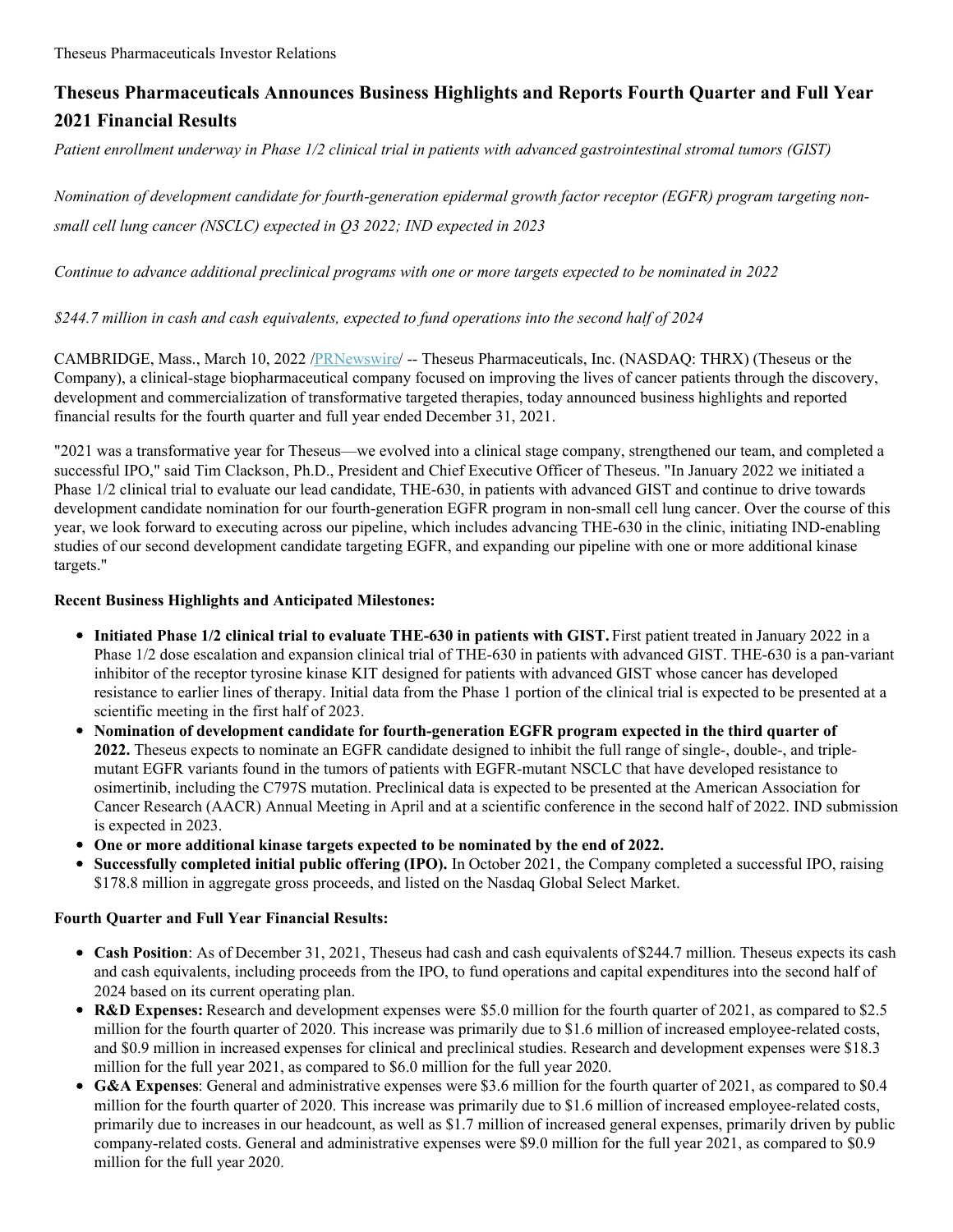**Net Loss**: Net loss was \$8.7 million for the fourth quarter of 2021, as compared to a net loss of \$2.9 million for the fourth quarter of 2020. Net loss was \$27.3 million for the full year 2021, or a net loss per share of \$2.84, as compared to a net loss of \$12.0 million for the full year 2020, or a net loss per share of \$21.10.

## **About Theseus Pharmaceuticals, Inc.**

Theseus is a clinical-stage biopharmaceutical company focused on improving the lives of cancer patients through the discovery, development and commercialization of transformative targeted therapies. Theseus is working to outsmart cancer resistance by developing pan-variant tyrosine kinase inhibitors (TKIs) to target all known classes of cancer-causing and resistance mutations that lead to variants in a particular protein in a given type of cancer. Theseus' lead product candidate, THE-630, is a pan-variant KIT inhibitor for the treatment of patients with advanced gastrointestinal stromal tumors (GIST), whose cancer has developed resistance to earlier lines of kinase inhibitor therapy. Theseus is also developing a fourth-generation, selective epidermal growth factor receptor (EGFR) inhibitor for C797S-mediated resistance to first- or later-line osimertinib treatment in patients with non-small cell lung cancer (NSCLC). For more information, visit [www.theseusrx.com](https://c212.net/c/link/?t=0&l=en&o=3468556-1&h=4167925885&u=https%3A%2F%2Fc212.net%2Fc%2Flink%2F%3Ft%3D0%26l%3Den%26o%3D3392180-1%26h%3D375832609%26u%3Dhttps%253A%252F%252Fc212.net%252Fc%252Flink%252F%253Ft%253D0%2526l%253Den%2526o%253D3358388-1%2526h%253D1852982352%2526u%253Dhttp%25253A%25252F%25252Fwww.theseusrx.com%25252F%2526a%253Dwww.theseusrx.com%26a%3Dwww.theseusrx.com&a=www.theseusrx.com).

### **Cautionary Statement Regarding Forward Looking Statements**

Certain statements included in this press release are not historical facts but are forward-looking statements for purposes of the safe harbor provisions under the United States Private Securities Litigation Reform Act of 1995. Forward-looking statements generally are accompanied by words such as "believe," "may," "will," "estimate," "continue," "anticipate," "intend," "expect," "should," "would," "plan," "predict," "potential," "seem," "seek," "future," "outlook," and similar expressions that predict or indicate future events or trends or that are not statements of historical matters, but the absence of these words does not mean that a statement is not forward-looking. These forward-looking statements include, but are not limited to, statements regarding Theseus' strategy, future operations, prospects and plans, the structure and timing of its planned preclinical studies and clinical trials, expected milestones, market opportunity and sizing and objectives of management, including in relation to the Phase 1/2 dose escalation and expansion clinical trial for THE-630, EGFR inhibitor program and other programs.

Actual results may differ materially from those indicated by such forward-looking statements as a result of various important factors, such as those described from time to time in the reports Theseus files with the Securities and Exchange Commission (SEC), including Theseus' Form 10-Q for the quarter ended September 30, 2021 filed with the SEC on November 15, 2021 and Theseus' Form 10-K for the year ended December 31, 2021 expected to be filed with the SEC in the first quarter of 2022. However, new risk factors and uncertainties may emerge from time to time, and it is not possible to predict all risk factors and uncertainties. Accordingly, readers are cautioned not to place undue reliance on these forward-looking statements. Any forward-looking statements contained in this press release are based on the current expectations of Theseus' management team and speak only as of the date hereof, and Theseus specifically disclaims any obligation to update any forward-looking statement, whether as a result of new information, future events or otherwise, except as required by law.

#### **Media Contact**

Amy Jobe, Ph.D. LifeSci Communications 315-879-8192 [ajobe@lifescicomms.com](mailto:ajobe@lifescicomms.com)

#### **Investor Contact**

Christen Baglaneas Theseus Pharmaceuticals 857-706-4993 [christen.baglaneas@theseusrx.com](mailto:christen.baglaneas@theseusrx.com)

## **Theseus Pharmaceuticals, Inc. Condensed Consolidated Statements of Operations and Comprehensive Loss** (in thousands, except share and per share data)

**Three Months Ended December 31, Year Ended December 31, 2021 2020 2021 2020** Operating expenses: Research and development  $\begin{array}{cccccccccc} 8 & 5,022 & 8 & 2,488 & 8 & 18,328 & 8 & 5,958 \end{array}$ General and administrative 3,637 400 9,008 878 Total operating expenses  $8,659$   $2,888$   $27,336$   $6,836$ Loss from operations (8,659) (2,888) (2,888) (6,836) (6,836)